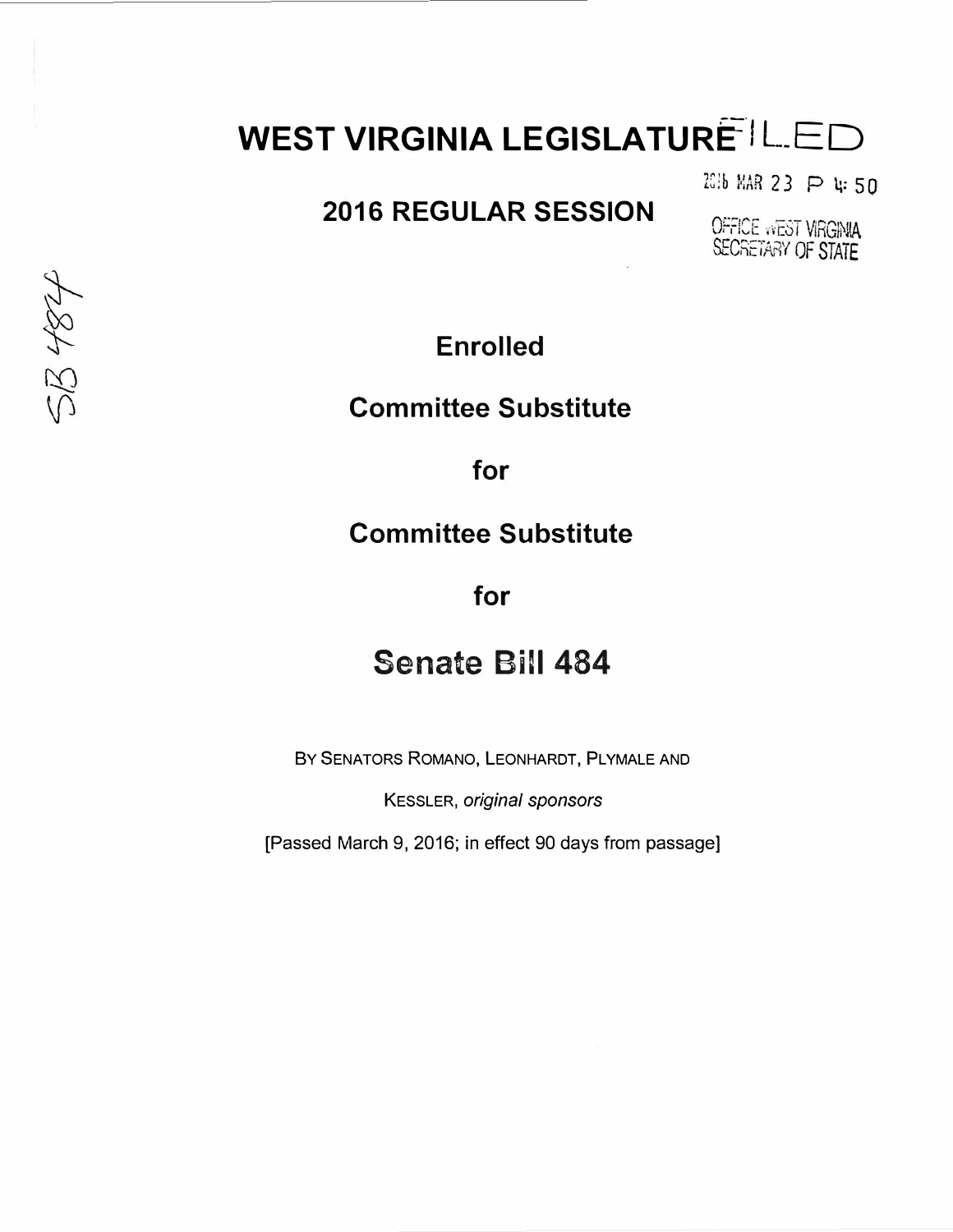# **WEST VIRGINIA LEGISLATURE**

### **2016 REGULAR SESSION**

### **Enrolled**

### **Committee Substitute**

**for** 

#### **Committee Substitute**

**for** 

# **Senate Bill 484**

BY SENATORS ROMANO, LEONHARDT, PLYMALE AND

KESSLER, *original sponsors* 

[Passed March 9, 2016; in effect 90 days from passage]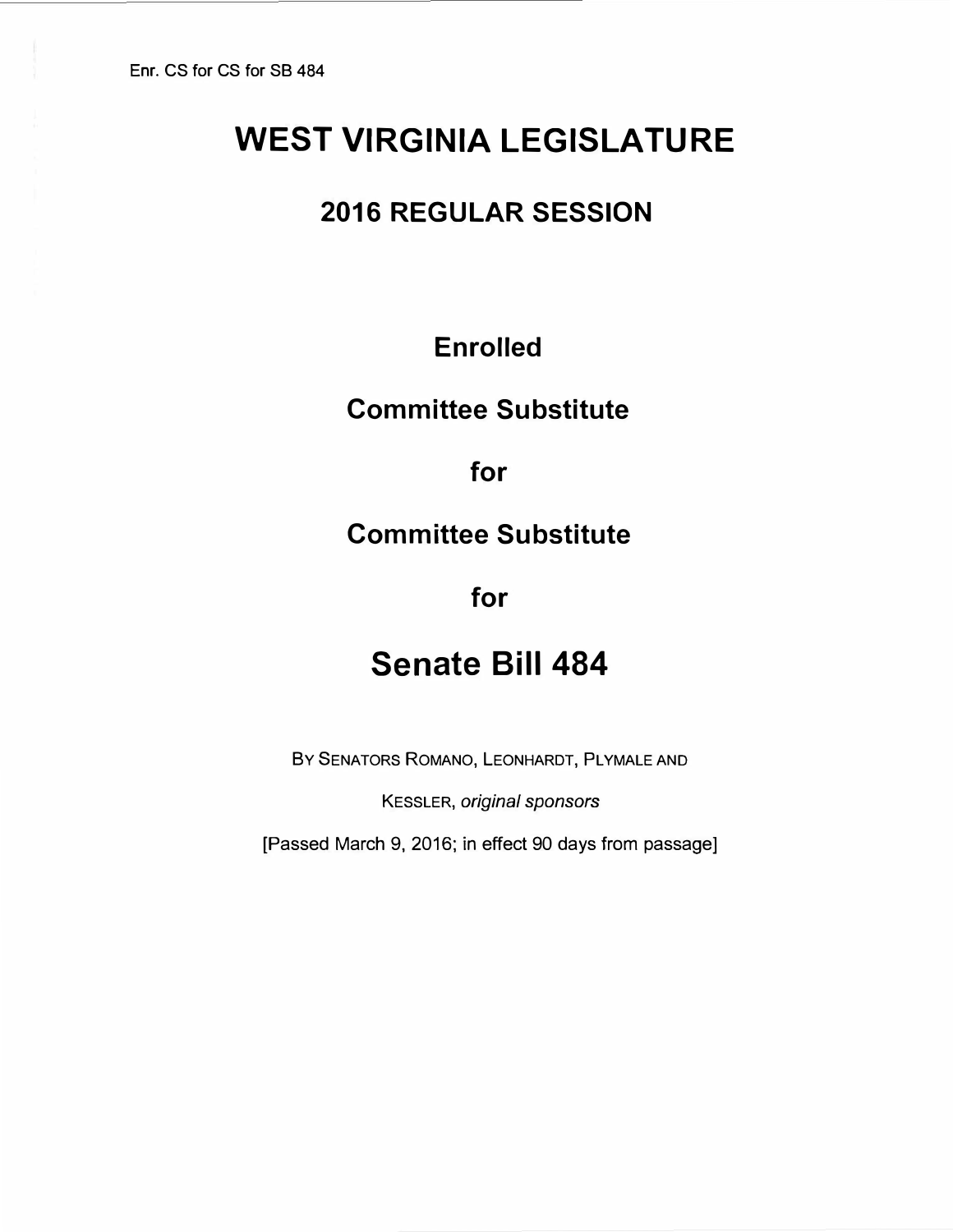Enr. CS for CS for SB 484

1 AN ACT to amend and reenact §15-1F-8 of the Code of West Virginia, 1931, as amended, relating 2 to the reemployment rights of military personnel; extending reemployment rights protection 3 to members of the organized militia in the active service of another state; and clarifying 4 that the Uniformed Services Employment and Reemployment Rights Act of 1994 is 5 considered applicable federal law.

*Be it enacted by the Legislature of West Virginia:* 

1 That § 15-1 F-8 of the Code of West Virginia, 1931, as amended, be amended and 2 reenacted to read as follows:

#### **ARTICLE 1F. PRIVILEGES AND PROHIBITIONS.**

#### **§15-1F-8. Reemployment rights of members of the organized militia.**

1 Members of the organized militia in the active service of the state or another state shall be 2 entitled to the same reemployment rights granted to members of the reserve components of the 3 Armed Forces of the United States by applicable federal law, including rights protected by the 4 Uniformed Services Employment and Reemployment Rights Act of 1994 (USERRA), as 5 amended, 38 U. S. C. §§4301-4334.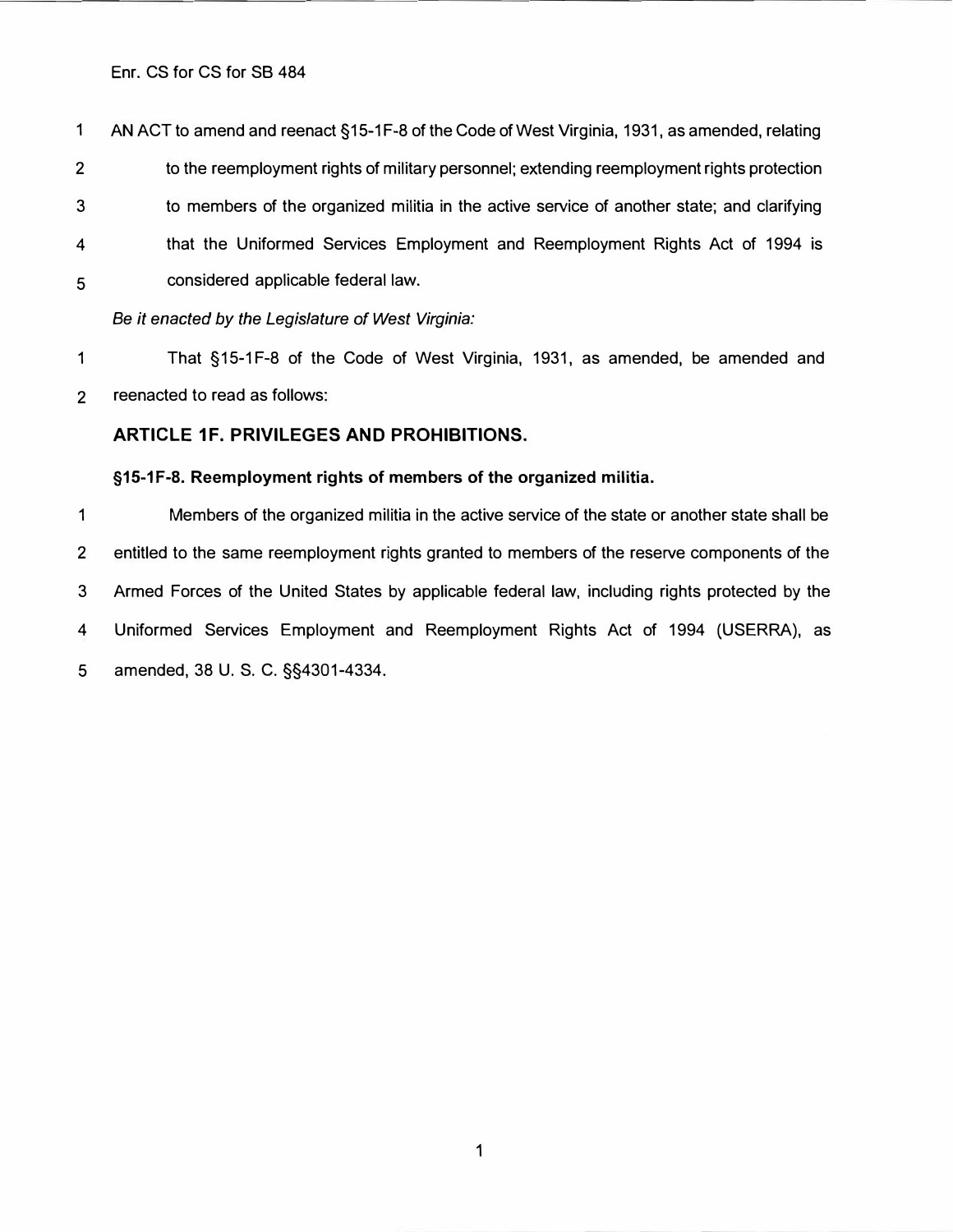Enr. CS for CS for SB 484

The Joint Committee on Enrolled Bills hereby certifies that the foregoing bill is correctly enrolled.

Chairman, Senato Committee . . . . . . . . . . . . Chairman, House Committee

Originated in the Senate.

In effect 90 days from passage.

**Clerk of the Senate** 

Clerk of the House of Delegates

**President of the Senate** 

Speaker of the House of Delegates

The within  $(1)$  appeaved this the  $230$ Day of Case March Carl Ray Governor